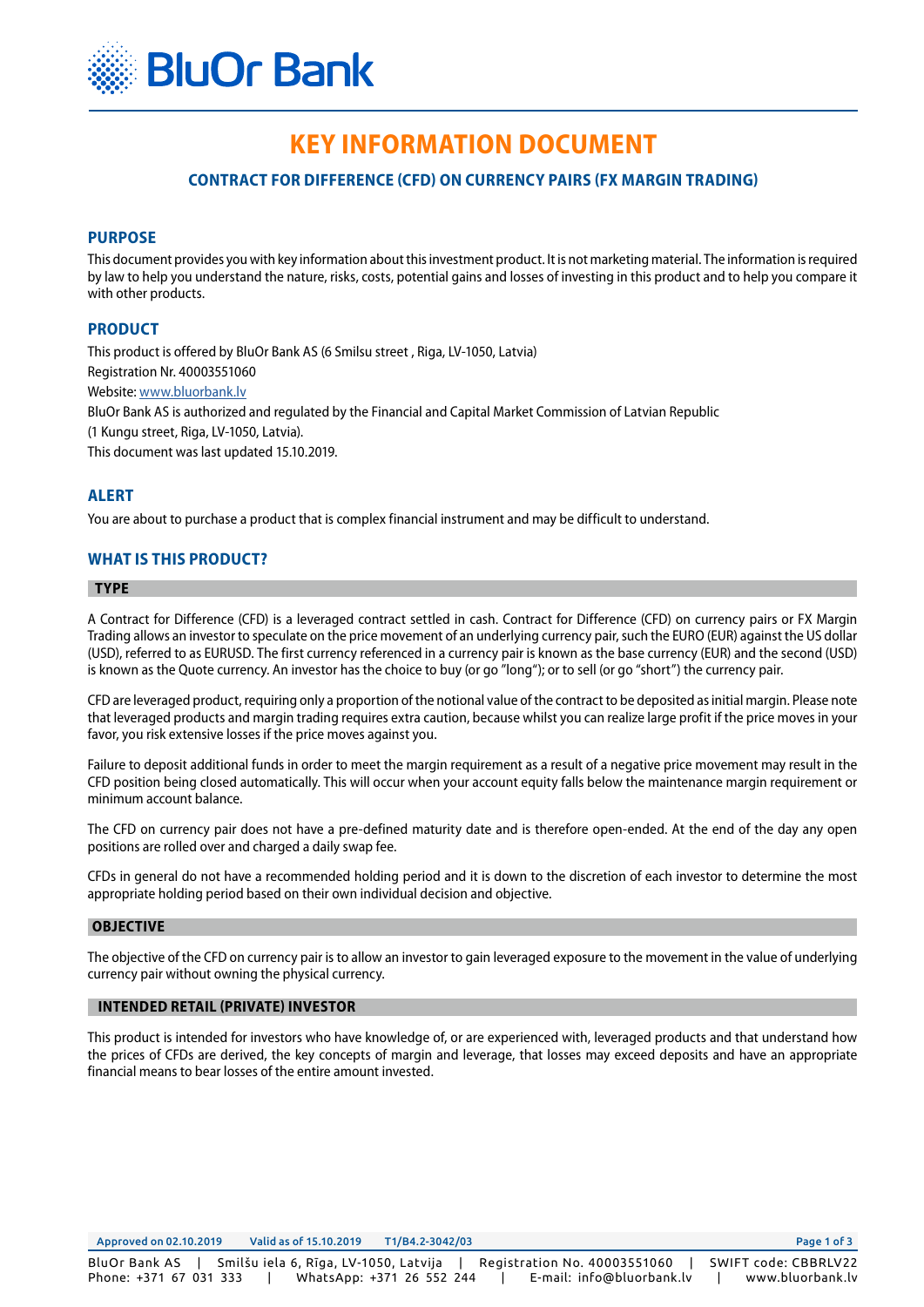

## **WHAT ARE THE RISKS AND WHAT COULD I GET IN RETURN?**



The summary risk indicator is a guide to the level of risk of this product compared to other products. It shows how likely it is that the product will lose money because of movement in the markets or because we are not able to pay you.

We have classified this product as 7 out of 7, which is the highest risk class. This rates the potential losses from future performance of the product at a very high level. This product does not include any protection from future performance, so you could lose some or all of your investments.

#### **GENERAL RISKS**

There are a number type of risk, which you should aware of before beginning of trading (included but not limited): leverage risk, margin risk, exchange risk, market risk, unregulated market risk, counterparty risk, online trading and IT risk, market disruption risk, liquidity risk.

#### **CURRENCY RISK**

It is possible to buy or sell CFD in a currency, which is different to the base currency of your account. The final return you may get depends additionally on the exchange rate between the two currencies.

## **LEVERAGED TRADING**

Using leverage you gain larger exposure to a financial market by tying up only a relatively small amount of your capital. Trading with leverage can magnify both the profits and losses you make in relation to the investment. In some cases you have to deposit additional funds in order to meet the margin requirements as a result of a negative price movement as a result losses could exceed the initial investments.

#### **PERFORMANCE SCENARIO**

The scenarios shown below illustrate how your investment could perform. You can compare them with the scenarios of other products. The scenarios presented are an estimate of future performance and are not an exact indicator. What you get will vary depending on how the market performs and how long you keep the product.

The table below shows the money you could get back under different scenarios, assuming that you buy 1 lot of EUR/USD, notional 100 000 EUR at 1.1750 and your position is closed on the same day. Commission is 0.0075% from traded amount.

Leveraged used is 30:1, i.e. 3.333% initial margin requirements = 3333 EUR (100 000 \* 3.333%)

#### Capital 4000 USD

| <b>LONG PERFORMANCE</b><br><b>SCENARIO</b> |         | <b>CLOSING PRICE   PRICE CHANGE</b> | <b>PROFIT/LOSS IN EUR</b>                                                                                   | <b>CAPITAL (CHANGE)</b> |
|--------------------------------------------|---------|-------------------------------------|-------------------------------------------------------------------------------------------------------------|-------------------------|
| FAVORABLE                                  | 1.18675 | $+1\%$                              | $((1.18675 - 1.1750) \times 100,000) - 100000*1.18675*0.000075-$<br>100000*1.175*0.000075 = 1157.29 PROFIT  | 5157.29<br>$(+28,93%)$  |
| <b>MODERATE</b>                            | 1.16913 | $-0.5\%$                            | $((1.16913 - 1.1750) \times 100,000) - 100000*1.16913*0.000075-$<br>$100000*1.175*0.000075 = -605.08$ LOSS  | 3394.92<br>$(-15, 13%)$ |
| <b>UNFAVORABLE</b>                         | 1.16325 | $-1\%$                              | $((1.16325 - 1.1750) \times 100,000) - 100000*1.16325*0.000075-$<br>$100000*1.175*0.000075 = -1192.54$ LOSS | 2807.46<br>$(-29,81%)$  |
| <b>STRESS</b>                              | 1.1515  | $-2\%$                              | $((1.1515-1.1750) \times 100,000)$ -100000*1.1515*0.000075-<br>$100000*1.175*0.000075 = -2367.45$ LOSS      | 1632.55<br>$(-59,19%)$  |

| Approved on 02.10.2019 | Valid as of 15.10.2019                                | T1/B4.2-3042/03                                           | Page 2 of 3                                                           |
|------------------------|-------------------------------------------------------|-----------------------------------------------------------|-----------------------------------------------------------------------|
| Phone: +371 67 031 333 | BluOr Bank AS   Smilšu iela 6, Rīga, LV-1050, Latvija | Registration No. 40003551060<br>WhatsApp: +371 26 552 244 | SWIFT code: CBBRLV22<br>E-mail: info@bluorbank.lv<br>www.bluorbank.lv |